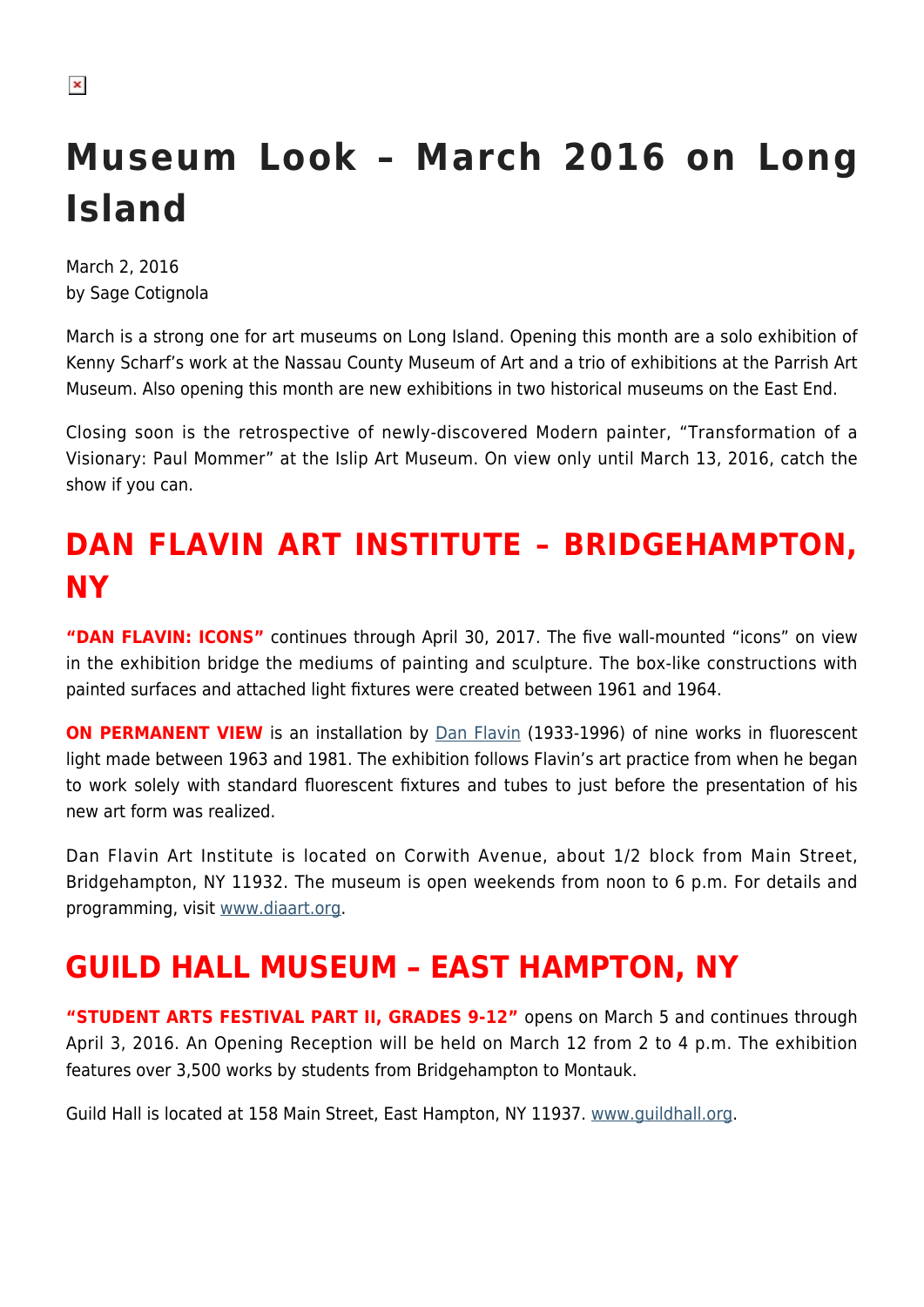### **HECKSCHER MUSEUM OF ART – HUNTINGTON, NY**

**"YOU GO GIRL! CELEBRATING WOMEN ARTISTS"** continues through April 3, 2016. This exhibition presents more than 50 artists from the late-19th century through today working in representational and abstract styles. Featured artists include Berenice Abbott, [Elaine de Kooning,](https://hamptonsarthub.com/2015/08/12/elaine-de-kooning-portrayed-absorbing-window-into-history/) Dorothy Dehner, Audrey Flack, Jane Hammond, Mary Nimmo Moran, Georgia O'Keeffe, Betty Parsons, [Miriam Schapiro,](https://hamptonsarthub.com/2015/06/29/miriam-schapiro-known-for-feminism-and-pattern-and-decoration-dies-at-91/) Esphyr Slobodkina, Emma Stebbins and [Jane Wilson](https://hamptonsarthub.com/2015/10/30/double-dream-in-painting-matched-by-jane-freilicher-and-jane-wilson/), among others. The show closes a year of exhibitions drawn exclusively from the Museum's Permanent Collection, in celebration of their 95th anniversary.

**"MEN AT WORK"** continues through March 27, 2016. The exhibition presents selections from the permanent collection revealing the human experience presented through art featuring tasks undertaken and activities. Includes paintings, sculpture and photographs by artists including William Merritt Chase, Thomas Eakins, George Grosz, John Rogers, Emma Stebbins, John Sloan and others.

**"STREET LIFE: PRIVATE MOMENTS/PUBLIC RECORD"** continues through March 27, 2016. The exhibition serves as a portrait of New York City. Featured artists include Berenice Abbott, N. Jay Jaffee, Martin Lewis, Don Perlis, John Sloan, Garry Winogrand and others.

The Heckscher Museum of Art is located at 2 Prime Avenue, Huntington, NY 11743. [www.heckscher.org](http://www.heckscher.org).

#### **HOFSTRA UNIVERSITY MUSEUM – HEMPSTEAD, NY**

**"IN PRINT"** continues through September 18, 2016 in the David Filderman Gallery. The exhibition presents works made with a variety of printmaking processes such as relief, intaglio, planographic, and stencil. Works are drawn from the museum's collections and date from the late 16th to the 21st century.

**"AFRICA: SUB-SAHARAN DIVERSITY"** continues through August 12, 2016 in the Emily Lowe Gallery. Drawn exclusively from the Museum's Collections, the exhibition presents art and artifacts from cultures across West and Central Africa. Masks, weapons, sculptures, and jewelry will be on view.

The Hofstra University Museum is located at 112 Hofstra University, Hempstead, NY 11549.

The Emily Lowe Gallery is located at Emily Lowe Hall on the South Campus. The David Filderman Gallery is located on the ninth floor of the Joan and Donald E. Axinn Library on the South Campus. [www.hofstra.edu.](http://www.hofstra.edu)

#### **ISLIP ART MUSEUM – EAST ISLIP, NY**

**"TRANSFORMATIONS OF A VISIONARY: PAUL MOMMER"** continues through March 13, 2016. The retrospective of [Paul Mommer](http://www.nytimes.com/2016/02/21/nyregion/paul-mommer-a-forgotten-master.html) (1899 – 1963) highlights the scope of his style and technique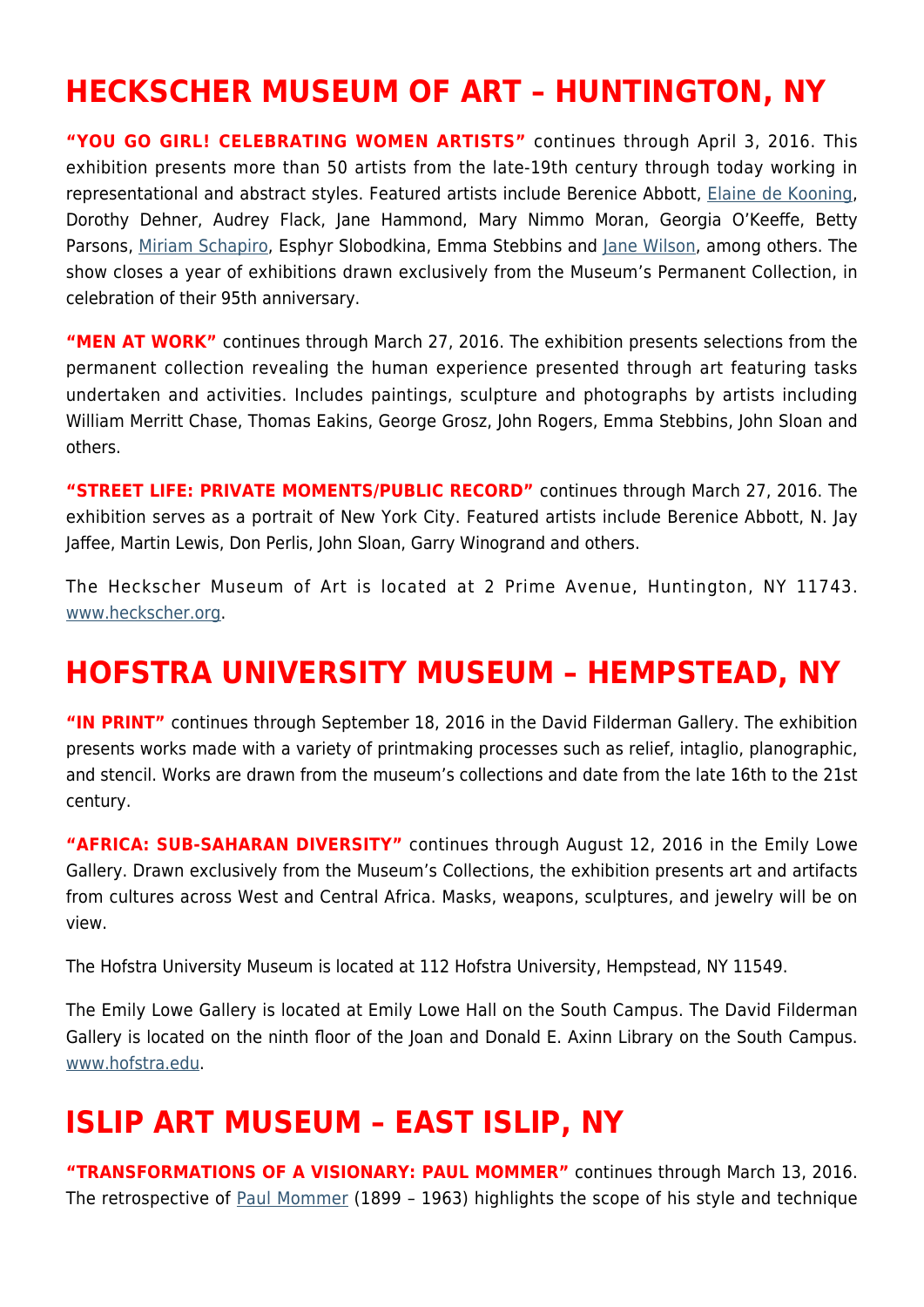throughout the first half of the twentieth century. The exhibition is curated by Loretta Corbisiero.

The Islip Art Museum is located at 50 Irish Lane, East Islip, NY 11730. [www.islipartmuseum.org.](http://www.islipartmuseum.org)

### **LONG ISLAND MUSEUM – STONY BROOK, NY**

**"THE BRUSH IS MY PEN: ART THAT TELLS STORIES"** continues through July 30, 2016. The exhibition explores American art in the narrative tradition, from the 1820s through today. 18 paintings, prints, and photographs chosen primarily from the Long Island Museum's permanent collection will be on view.

**"MORT KÜNSTLER: THE ART OF ADVENTURE"** continues through May 30, 2016. The features nearly 100 original artworks and ephemera by illustrator [Mort Künstler.](http://www.mortkunstler.com/) Künstler is known for his romance, adventure, and sporting illustrations as well as American Civil War and historical paintings.

The Long Island Museum is located at 1200 Route 25A, Stony Brook, NY 11790. For details and programming, visit [www.longislandmuseum.org.](http://www.longislandmuseum.org)

## **NASSAU COUNTY MUSEUM OF ART – ROSLYN HARBOR, NY**

**"KENNY SCHARF"** opens on March 19 and continues through July 10, 2016. A major player in the 1980s NYC street art movement, [Kenny Scharf i](http://kennyscharf.com/)s recognized by his vibrant, large-scale paintings and playful installations. His imagery draws upon pop icons, advertising and consumer culture of the 1960s, including TV cartoon characters. The exhibition includes approximately 50 major paintings and sculptures from throughout the artist's career. Also on view are installations taken directly from the artist's former Brooklyn studio and loft space as a recreation of the artist's workspace.

 $\pmb{\times}$ 

.

.

"Tangletop" by Kenny Scharf, 2015. Oil, acrylic, silkscreen and diamond dust on linen, 60 x 60 inches. Private Collection.

**"JOSEF ALBERS: FORMULATION: ARTICULATION"** opens on March 19 and continues through July 10, 2016. On view will be [Albers](http://www.albersfoundation.org/) silkscreens from his "Formulation:Articulation" portfolio spanning 40 years. Works in the portfolio explore themes such as perception of color and spatial geometry.

The Nassau County Museum of Art is located at One Museum Drive (just off Northern Blvd, Route 25A), Roslyn Harbor, NY 11576. [www.nassaumuseum.org](http://www.nassaumuseum.org).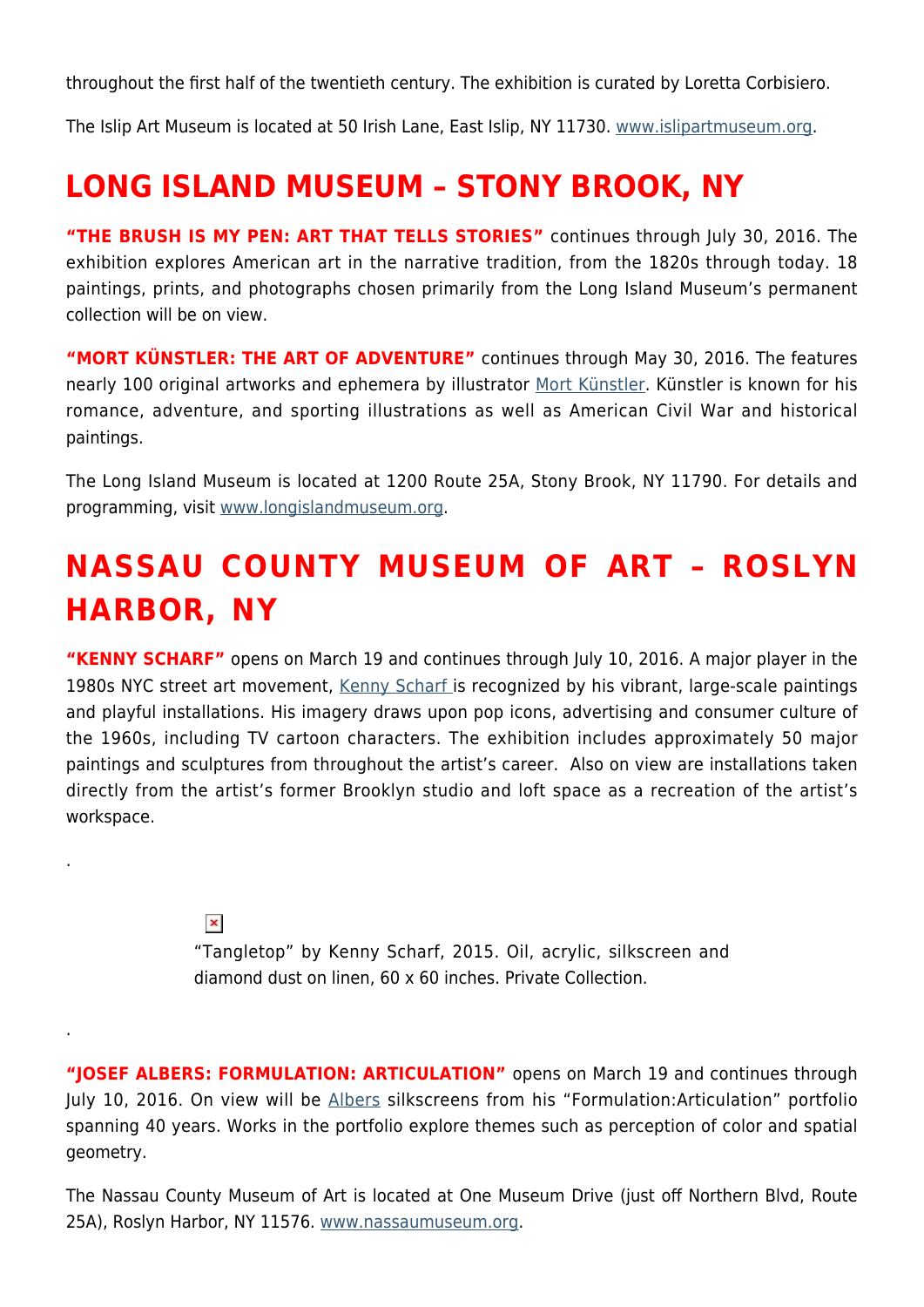### **PARRISH ART MUSEUM – WATER MILL, NY**

**"***PARRISH PERSPECTIVES***: CONNIE FOX: SELF AS…"** opens on March 13 and continues through April 24, 2016. The exhibition includes self-portraits drawn by [Connie Fox](http://www.conniefoxpaintings.com/) inspired by the self-portraits of artist Max Beckmann and the photographs of writer Colette. Parrish Perspectives is a series of exhibitions in which the museum responds spontaneously to unique ways of thinking about art and the creative process.

**"***PARRISH PERSPECTIVES***: BRIAN GAMAN: VANISHING POINT"** opens on March 13 and continues through April 24, 2016. The exhibition features [Gaman](http://www.briangaman.net/)'s ambiguous sculptures and enigmatic large-scale works on paper. Gaman's work employs a visual language that is unknowable and captivating and makes use of the simplest of visual gestures.

**"***PARRISH PERSPECTIVES***: LINDSAY MORRIS: YOU ARE YOU"** opens on March 13 and continues through April 24, 2016. Since 2007 [Morris](http://lindsaymorris.photoshelter.com/) has been documenting a summer camp for gender-nonconforming children and their families. On view are a selection of photographs from the resulting body of work.

Exhibitions from the museum's permanent collection continue through October 30, 2016: "Inscape—The Inner Nature Of Things"; "American Views"; "James Brooks: Process of Discovery"; "Connections and Context"; "Collective Conversation"; "Home Sweet Home"; "Picturing Artists"; "Jean-Luc Mylayne" and "Close to Home".

The Parrish Art Museum is located at 279 Montauk Highway, Water Mill, NY 11976. [www.parrishart.org](http://www.parrishart.org).

## **SOUTHAMPTON HISTORICAL MUSEUM & RESEARCH CENTER – SOUTHAMPTON, NY**

**"SOUTHAMPTON UNDER SIEGE: THE BRITISH OCCUPATION OF SOUTHAMPTON DURING THE REVOLUTIONARY WAR"** opens on March 19 and continues through December 31, 2016. An Opening Reception takes place on March 19 from 4 to 6 p.m. The exhibition makes use of a timeline, maps, period rooms, artifacts, video, and a catalog to bring attention to the men, women, and children who lived in an isolated and occupied village from 1776 until the end of the revolutionary war.

 $\pmb{\times}$ 

.

.

Painting by Alonzo Chappel of The Battle of Long Island, 1874.

The Southampton Historical Museum & Research Center's main campus is located at 17 Meeting House Lane, Southampton, NY 11968. [www.southamptonhistoricalmuseum.org](http://www.southamptonhistoricalmuseum.org).